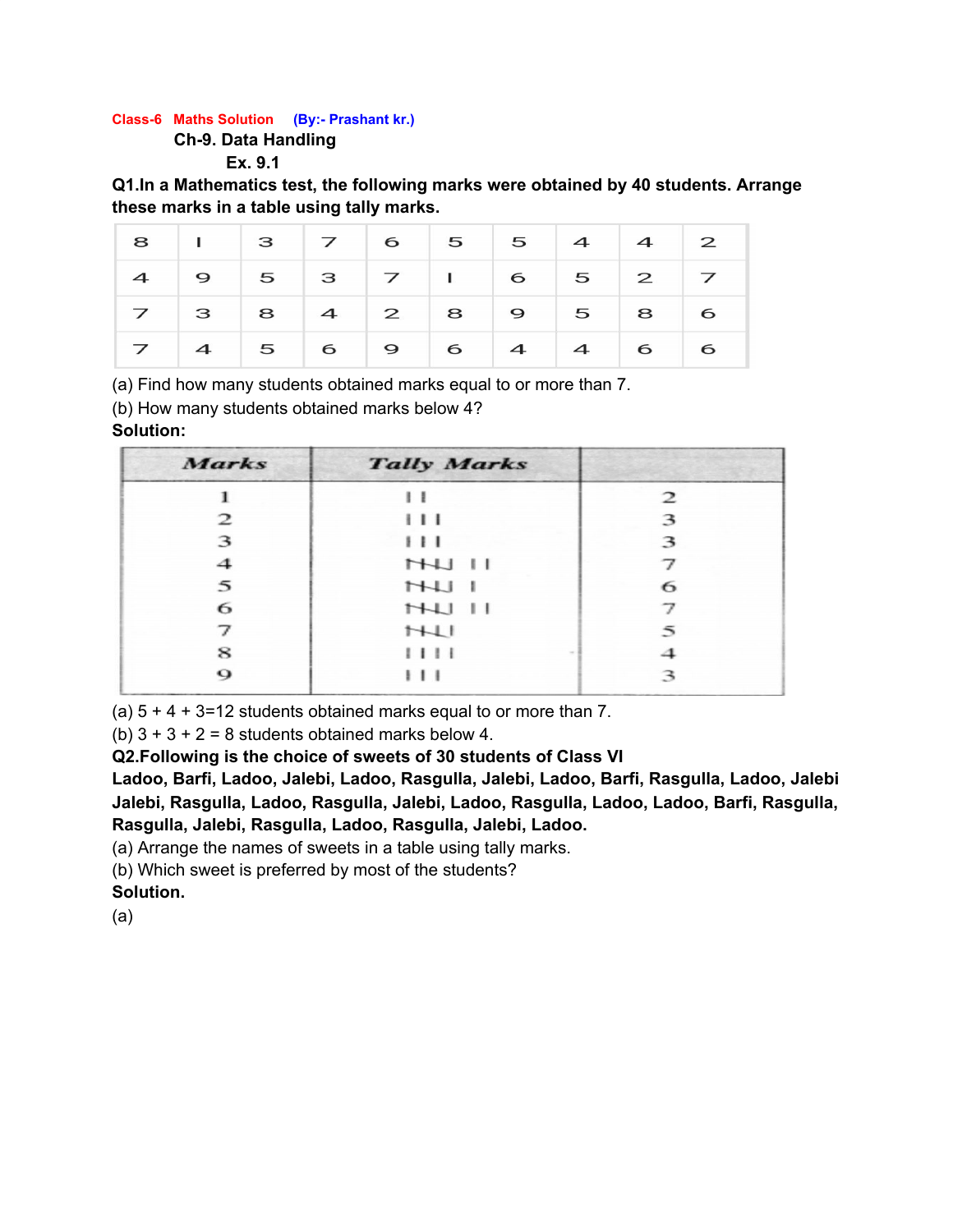| Sweet    | <b>Tally Marks</b> | Number of students |
|----------|--------------------|--------------------|
| Ladoo    | THI ITHI           |                    |
| Barfi    | $\cdots$           |                    |
| Jalebi   | <b>THU II</b>      |                    |
| Rasgulla | $THI$ $HII$        | ↩                  |

(b) Ladoo is preferred by most of the students.

|  |  | $1$ 3 5 6 6 3 5 4 1 6                   |  |  |
|--|--|-----------------------------------------|--|--|
|  |  | $2$ 5 3 4 6 1 5 5 6 1                   |  |  |
|  |  | $1$ $2$ $2$ $3$ $5$ $2$ $4$ $5$ $5$ $6$ |  |  |
|  |  | $5$ 1 6 2 3 5 2 4 1 5                   |  |  |

# **Q3.Make a table and enter the data using tally- marks. Find the number that appeared.**

(a) The minimum number of times.

(b) The maximum number of times.

(c) Find those numbers that appear an equal number of limes.

## **Solution.**

| <b>Numbers</b> | <b>Tally Marks</b> | <b>Number of times</b> |
|----------------|--------------------|------------------------|
|                | $H$ $H$            |                        |
| $\mathcal{P}$  | H LH               | 6                      |
| 3              | H                  |                        |
| 4              | 1111               |                        |
| 5              | HHJ HHJ 1          |                        |
| 6              | $H$ $H$            |                        |

(a) The number that appeared the minimum number of times is 4.

(b) The number that appeared the maximum number of times is 5.

(c) The numbers that appeared an equal number of times are 1 and 6.

**Q4.Following pictograph shows the number of tractors in five villages:**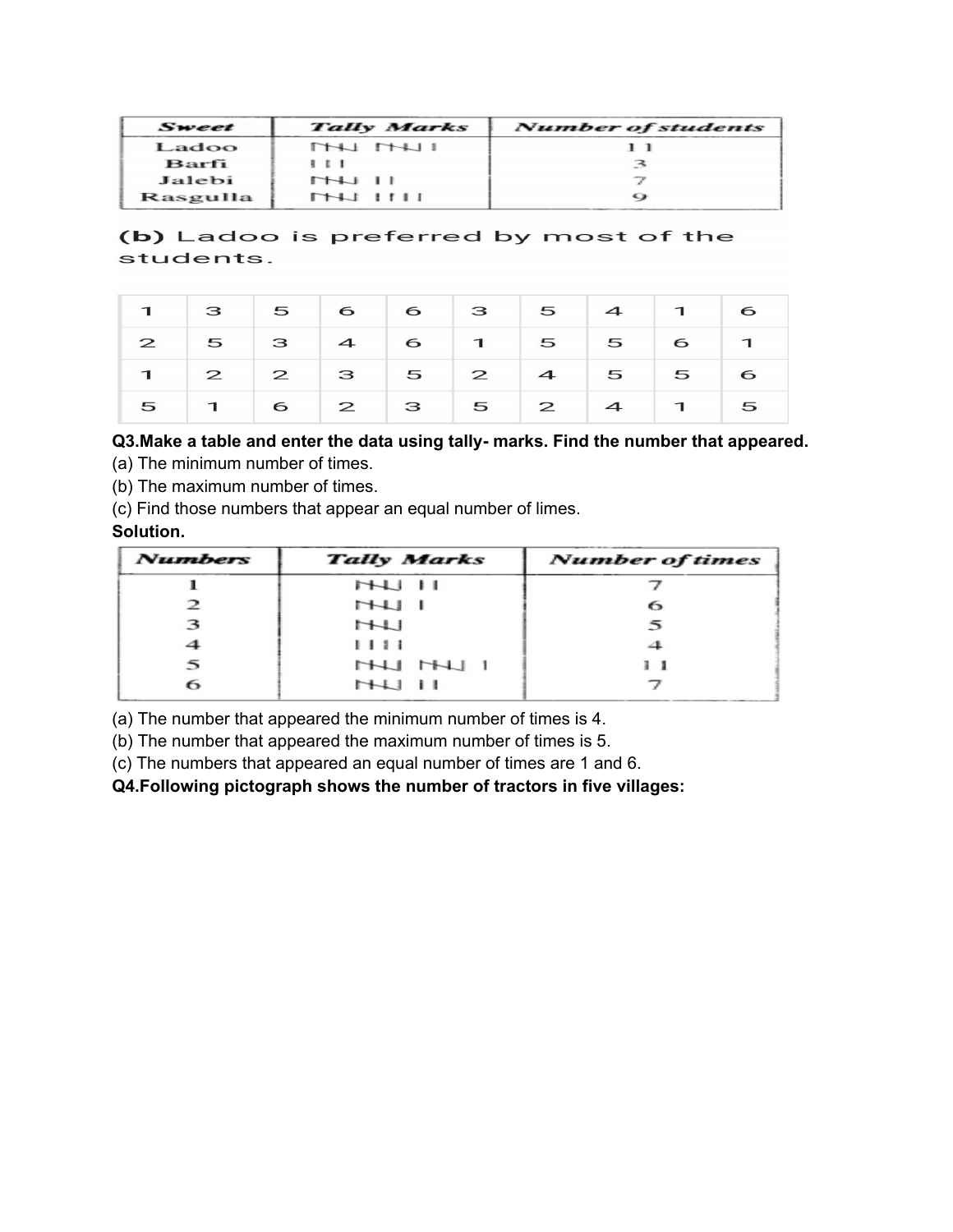**fish** and **Villages** No. of tractors 1 tractor Village A Village B Village C Village D Village E

#### **Observe the pictograph and answers the following questions:**

(i) Which village has the minimum number of tractors?

(ii) Which village has the maximum number of tractors?

(iii) How many more tractors village C has as compared to village B?

(iv) What is the total number of tractors in all the five villages? Solution.

(i) Village D has the minimum number of tractors.

(ii) Village C has the maximum number of tractors.

(iii) Village C has 8-5 = 3 more tractors as compared to village B.

(iv) Total number of tractors in all the five villages =  $6 + 5 + 8 + 3 + 6 = 28$ .

**Q5.The number of girl students in each class of a co-educational middle school is depicted by the pictograph:**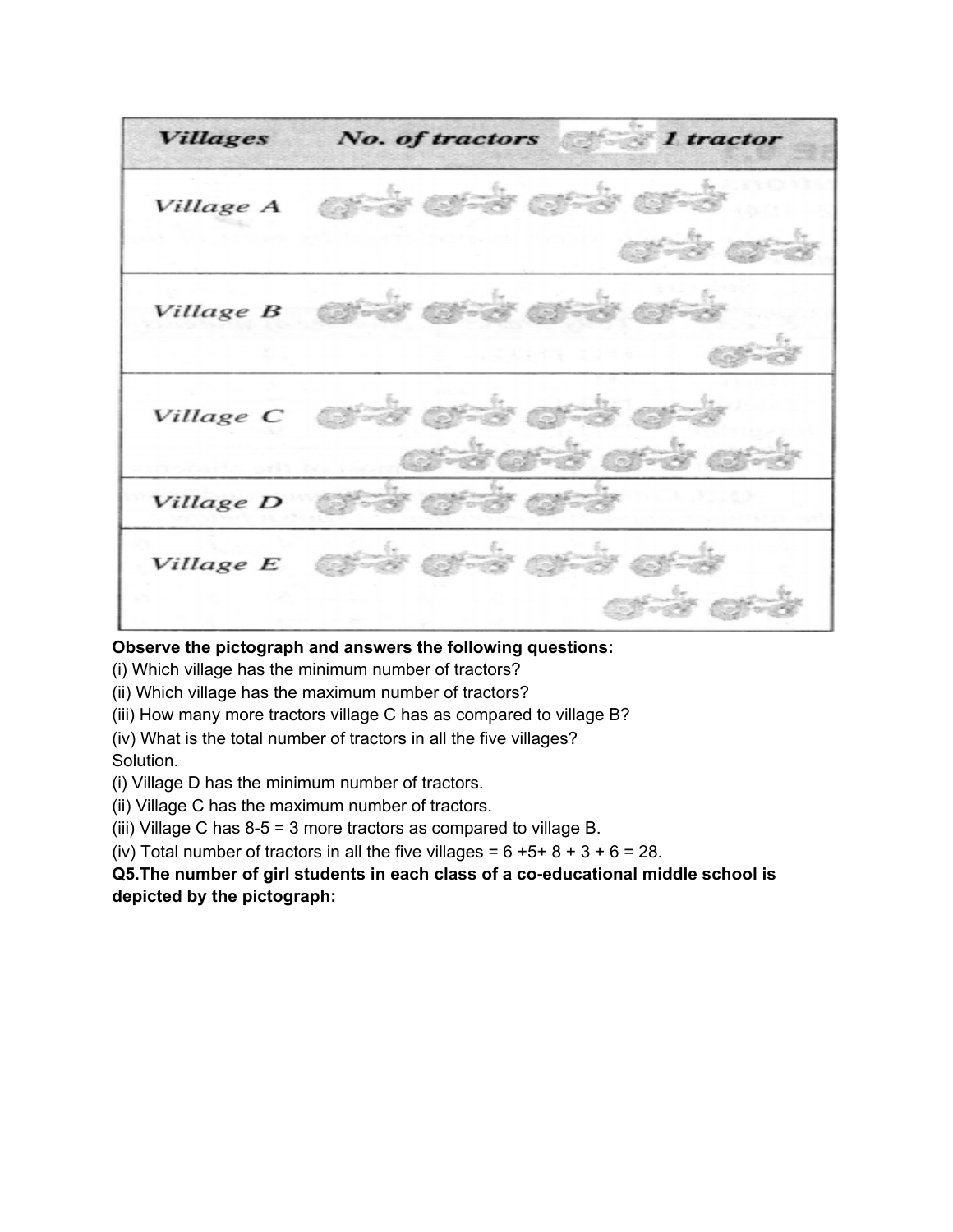**Clases** No. of girl students - 4 Girls 为记者 近  $\boldsymbol{\mathit{II}}$  $III$  $IV$ V VI VII 2. 1 **VIII** 

# **Observe this pictograph and answer the following questions:**

- (a) Which class has the minimum number of girl students?
- (b) Is the number of girls in class VI less than the number of girls in class V?
- (c) How many girls are there in VII class?

# **Solution.**

- (a) Class VIII has the minimum no. of girl students.
- (b) No! the number of girls in class VI is not less than the number of girls in class V.
- (c) Number of girls in class  $VII 3x4 = 12$ .
- **Q6.The sale of electric bulbs on different days of a week is shown below:**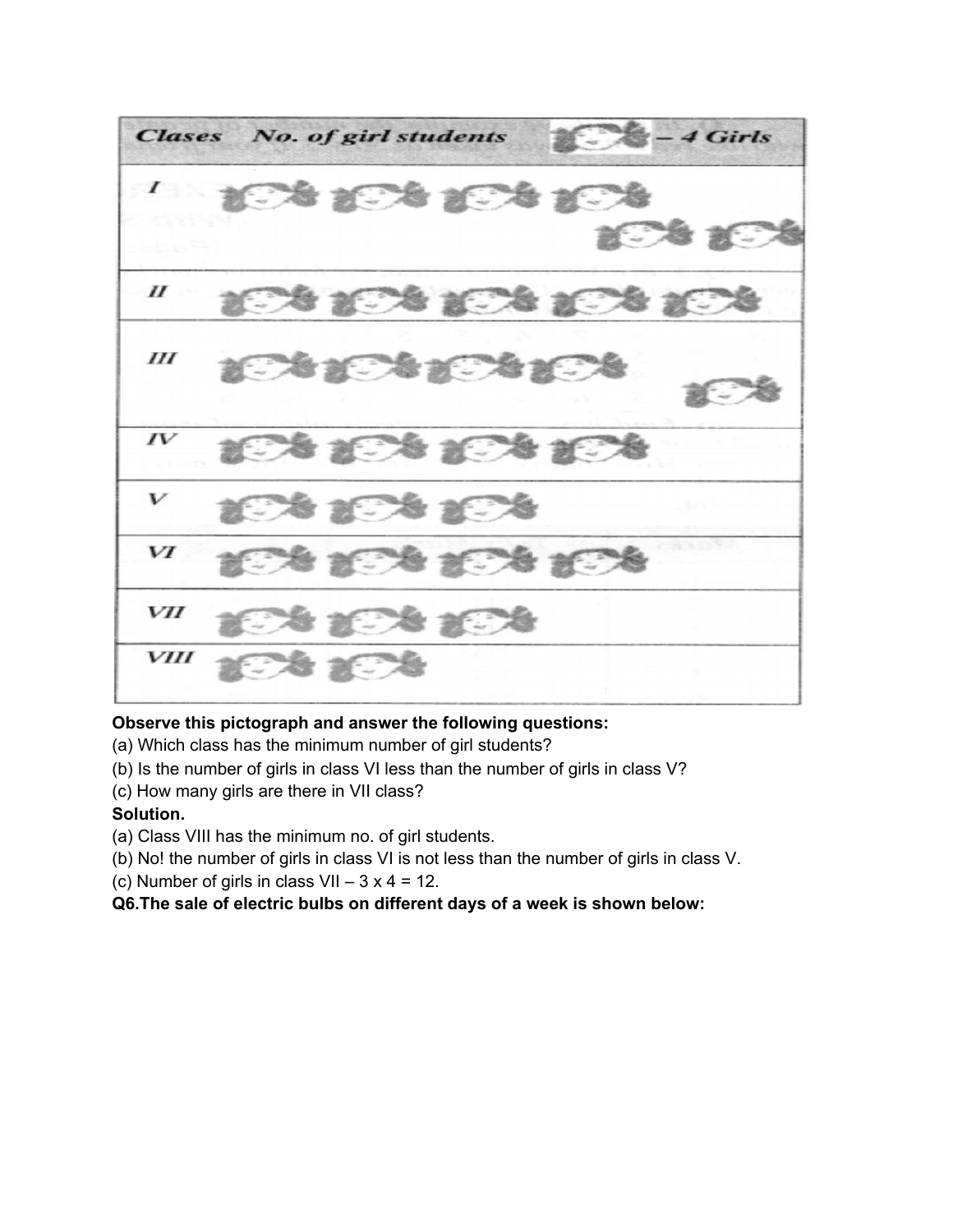| Days      | Number of electric 2 bulbs<br>bulbs                                                                         |
|-----------|-------------------------------------------------------------------------------------------------------------|
| Monday    | $\langle 3, 23, 23, 23, 23 \rangle$                                                                         |
| Tuesday   | AAAAAAAAA                                                                                                   |
| Wednesday | $\triangle$ , $\triangle$ , $\triangle$ , $\triangle$ )                                                     |
| Thursday  | $\langle \mathcal{B}, \mathcal{B}, \mathcal{B} \rangle$                                                     |
| Friday    | $\langle \mathcal{B}, \mathcal{B}, \mathcal{B}, \mathcal{B}, \mathcal{B}, \mathcal{B}, \mathcal{B} \rangle$ |
| Saturday  | (IS) (IS) (IS)<br>l San                                                                                     |
| Sunday    | $\langle 3, 4, 4, 4 \rangle$<br>Æ,                                                                          |
|           | 计数据 化甲基苯胺 医眼镜 医无子宫 医心包 医心包 医心包 医心包<br>28                                                                    |

What can we conclude from the said pictograph?

**Observe the pictograph and answer the following questions:**

(a) How many bulbs were sold on Friday?

(b) On which day the maximum number of bulbs were sold?

(c) On which of the days same number of bulbs were sold?

(d) On which of the days minimum number of bulbs were sold?

(e) If one big carton can hold 9 bulbs, how many cartons were needed in the given week? Solution.

(a) Number of bulbs sold on Friday =  $7 \times 2 = 14$ .

(b) The maximum number of bulbs were sold on Sunday.

(c) On Wednesday and Saturday same number of bulbs were sold.

(d) On Wednesday and Saturday minimum number of bulbs were sold.

(e) Total number of bulbs sold in the week

$$
= (6 + 8 + 4 + 5 + 7 + 4 + 9) \times 2
$$

 $= 43 \times 2 = 86.$ 

 $\therefore$  Total sale of the week  $e^{\frac{36}{9}} = 9\frac{5}{9} = 9 + \frac{5}{9}$  9) 86 (9<br>Hence, 10 cartons were needed in the given week.

**Q7.In a village six fruit merchants sold the following number of fruit baskets in a particular season:**